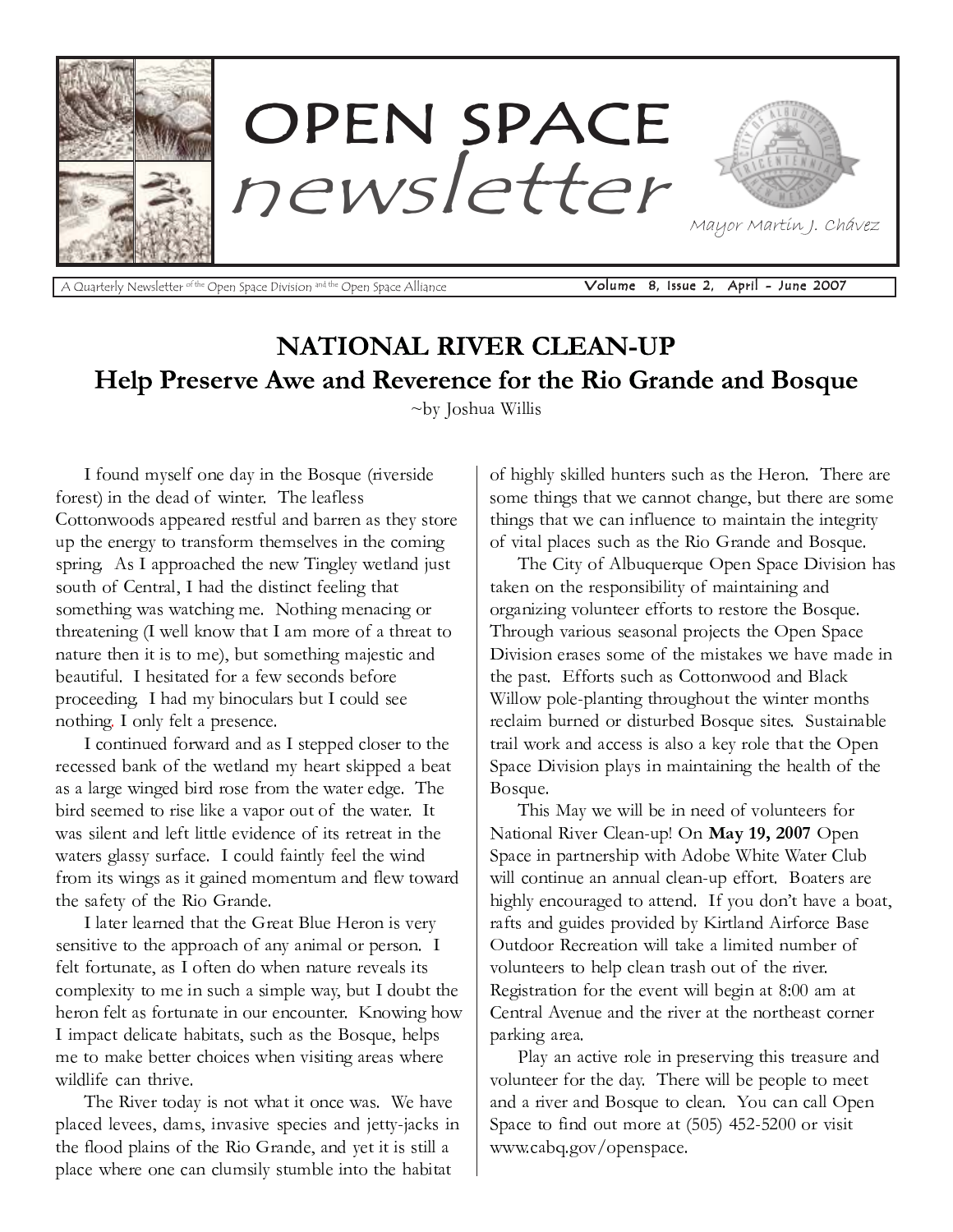# **MAYOR'S MESSAGE**

 $-$  . The state of the state of the state of the state of the state of the state of the state of the state of the state of the state of the state of the state of the state of the state of the state of the state of the sta  $\blacksquare$  . The set of the set of the set of the set of the set of the set of the set of the set of the set of the set of the set of the set of the set of the set of the set of the set of the set of the set of the set of the  $\blacksquare$  . The contract of the contract of the contract of the contract of the contract of the contract of the contract of the contract of the contract of the contract of the contract of the contract of the contract of the    -   !   $\blacksquare$  . The set of the set of the set of the set of the set of the set of the set of the set of the set of the set of the set of the set of the set of the set of the set of the set of the set of the set of the set of the - % & 

 $\Lambda$  is the function of  $\Lambda$  is  $\Lambda$  $\mathcal{L} = \{ \mathcal{L} = \mathcal{L} \}$  . The contract of the contract of the contract of the contract of the contract of the contract of the contract of the contract of the contract of the contract of the contract of the contract of -  -  

 $\sim$  1111  $\sim$  1  $\sim$ <sup>+</sup> , \* - ,  - -  ( - .  # \* / - <sup>+</sup> <sup>0</sup> <sup>1</sup> - -  \* - ( - "  <sup>2</sup> - <sup>3</sup> % <sup>4</sup> <sup>5</sup>  $\mathcal{L} = \{ \mathcal{L} = \mathcal{L} \}$  . The contract of the contract of the contract of the contract of the contract of the contract of the contract of the contract of the contract of the contract of the contract of the contract of "  - - - - <sup>6</sup> - <sup>7</sup> - -   -  -  - -  <sup>8</sup> - - - - - - - - - <sup>9</sup> - . The set of the set of the set of the set of the set of the set of the set of the set of the set of the set of the set of the set of the set of the set of the set of the set of the set of the set of the set of the set of

. In the set of the set of the set of the set of the set of the set of the set of the set of the set of the set of the set of the set of the set of the set of the set of the set of the set of the set of the set of the set

-   - ! - : :  $-$  . The set of the set of the set of the set of the set of the set of the set of the set of the set of the set of the set of the set of the set of the set of the set of the set of the set of the set of the set of the se - -  !  - -  -     - -  - - - - en and the second contract of the second contract of the second contract of the second contract of the second " -  :  . The set of the set of the set of the set of the set of the set of the set of the set of the set of the set of the set of the set of the set of the set of the set of the set of the set of the set of the set of the set of  $\blacksquare$  . The set of the set of the set of the set of the set of the set of the set of the set of the set of the set of the set of the set of the set of the set of the set of the set of the set of the set of the set of the  $\sim$  . The second contract of the second contract of the second contract of the second contract of the second contract of the second contract of the second contract of the second contract of the second contract of the sec  $\blacksquare$  . The set of the set of the set of the set of the set of the set of the set of the set of the set of the set of the set of the set of the set of the set of the set of the set of the set of the set of the set of the  $\alpha$  and the second contract of  $\alpha$  and the second contract of  $\alpha$  and  $\alpha$  . It is the second contract of  $\alpha$  - - % <sup>&</sup>lt;

![](_page_1_Picture_6.jpeg)

The year 2006 was unique in many ways. The weather seemed to play tricks on us starting off as one of the driest years on record, but then it suddenly turned into one of the wettest. As the weather created many opportunities to fix rutted and washed out trails, the Open Space Division opened a beautiful Visitor Center in September. Located adjacent to the bosque with plenty of fantastic views of agricultural fields, bosque trees, and the Sandia Mountains in the distance, this west side museum explores all the

> windows that the Open Space system has to offer.. If you have not visited, it will be a must see attraction as the leaves begin ] \_ <sup>g</sup> <sup>W</sup> ^ <sup>P</sup> <sup>X</sup> ^ ] <sup>M</sup> <sup>N</sup> <sup>e</sup> <sup>Y</sup> <sup>N</sup> <sup>a</sup> ^ <sup>V</sup> ] <sup>W</sup> <sup>Q</sup> <sup>X</sup> <sup>d</sup> <sup>Q</sup> <sup>N</sup> <sup>N</sup> <sup>X</sup> \ <sup>o</sup> <sup>P</sup> <sup>a</sup> <sup>a</sup> <sup>t</sup> <sup>u</sup> <sup>v</sup> <sup>w</sup> 8831 for information on location and hours or visit www.cabq.gov/openspace.

The Paseo del Bosque Trail was ranked as one of the top ten best western recreational trails by Sunset Magazine. This trail stretches roughly 16 miles between Alameda Blvd and the South <sup>l</sup> <sup>Y</sup> <sup>m</sup> <sup>N</sup> <sup>Q</sup> <sup>V</sup> <sup>Y</sup> \_ <sup>X</sup> <sup>o</sup> <sup>M</sup> <sup>P</sup> <sup>X</sup> <sup>X</sup> <sup>N</sup> <sup>a</sup> \ <sup>~</sup> <sup>i</sup> ` <sup>a</sup> \_ <sup>Q</sup> <sup>N</sup> <sup>P</sup> <sup>X</sup> ^ <sup>e</sup> \_ <sup>a</sup> <sup>a</sup> \_ <sup>U</sup> the trail as it meanders along the Rio <sup>Q</sup> <sup>P</sup> <sup>X</sup> ^ <sup>N</sup> \ <sup>h</sup> <sup>a</sup> <sup>V</sup> \_ <sup>f</sup> <sup>h</sup> <sup>a</sup> <sup>g</sup> <sup>W</sup> <sup>Z</sup> <sup>W</sup> <sup>N</sup> <sup>Q</sup> <sup>Z</sup> <sup>W</sup> <sup>N</sup> <sup>U</sup> <sup>P</sup> <sup>V</sup> <sup>Q</sup> <sup>P</sup> <sup>X</sup> <sup>c</sup> <sup>N</sup> ^ as the fittest city in the United States by

Men's Fitness Magazine. One of the main criteria used to determine the fitness of a city's residents is based on how many acres of recreational Open Space is available. Therefore, we can thank Albuquerque's Open Space system as one of the main reasons we were ranked number one in the country.

Let us look at the accomplishments of the past to keep Albuquerque moving forward in 2007. Get outside, recreate, clean-up, volunteer, be safe, and keep Albuquerque beautiful. Keep up the good work Open Space!

Martin Chávez, Mayor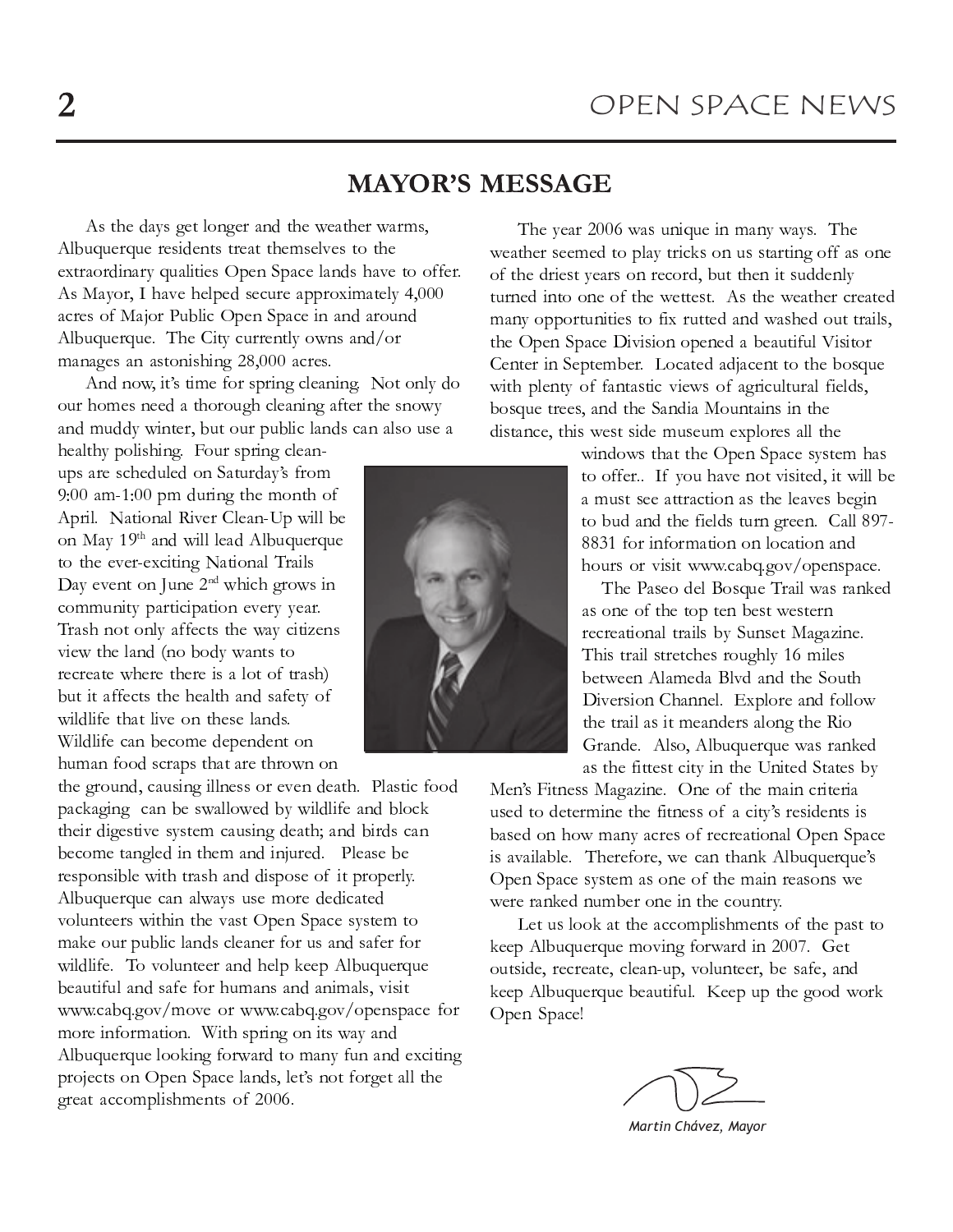# **JUST THE POOP, MA'AM**

 $\sim$  by Jim Sattler

 $8/15/03$ 0810

I was going about my normal morning routine of checking phone and email messages when an assignment came my way. It was a complaint from a woman who lived near the end of Menaul. It was a 10-11 call: a poop problem. I tried to pass the problem on to the Park Attendants, but somehow it kept coming back to me. I finally decided the poop would stop here so, I called the woman.

## $8/21/03$ 1000

I met the complainant at the end of Menaul, she introduced herself along with her two leashed dogs. She was carrying a plastic bag full of poop--dog I hoped. She thanked me for meeting her and asked me if I wanted to see the poop problem. Unfortunately, I couldn't refuse, "That's why I'm here ma'am." I followed her down a dirt road towards the power lines. We turned west down a small wash and ended up behind her house. Along the way she informed me that this particular poop problem was an ongoing one. She indicated that a neighbor was responsible for the mess, or at least the neighbor's dogs were. She had taken action on her own and tried to discuss the problem with the neighbor, but to no avail. I told her it wasn't a good idea to take poop problems into her own hands and assured her that this was a problem best left to professionals.

## 1015

The poop problem was located behind her house. It was one of the worst I had ever seen. I surveyed the area, rubbed my chin beard for a moment and took some photos using my Swiss Army knife for scale. I informed her that in order to cite the responsible party our law enforcement officers would have to catch the dogs in the act. She told me that the suspects are walked three to four times a day. She recommended we stake the area out around 0700 hours. I explained that due to the recent fires our officers were busy with bosque patrols. She looked disappointed so I told her I would see what I

could do. We then spoke about various diseases carried in poop and how it could make people and other dogs sick. She suggested we call the news to publicize the problem. I told her that she could if she wanted to and I suggested she try channel 4--seems like they're always looking for a big scoop.

# THE SCAT SONG

~by Jaimal Proctor

It begins with an "S" and ends with a "T" It comes out of you and comes out of me I know what you're thinking, but you can't call it that So let's be scientific, and call it Scat

> If it was your dog, I'd call it poop That's when you need a bag or a scoop But if it's left on a trail by coyote or cat We can be scientific and call it scat

If you walk on the trail and feel a squish You may think you've stepped on frog or a fish It's probably not an animal, not even a bat If you are scientific you can call it scat

You might find something on the bottom of your shoe Trying to get it off, there are many things you could do You don't want it on your carpet or mat Because the smell is no good be it dog poop or scat

You might try to clean it with the end of a stick If you slip and you miss it might make you sick I know what your thinking, but you can't yell that We'll know what you mean when you shout out "SCAT!"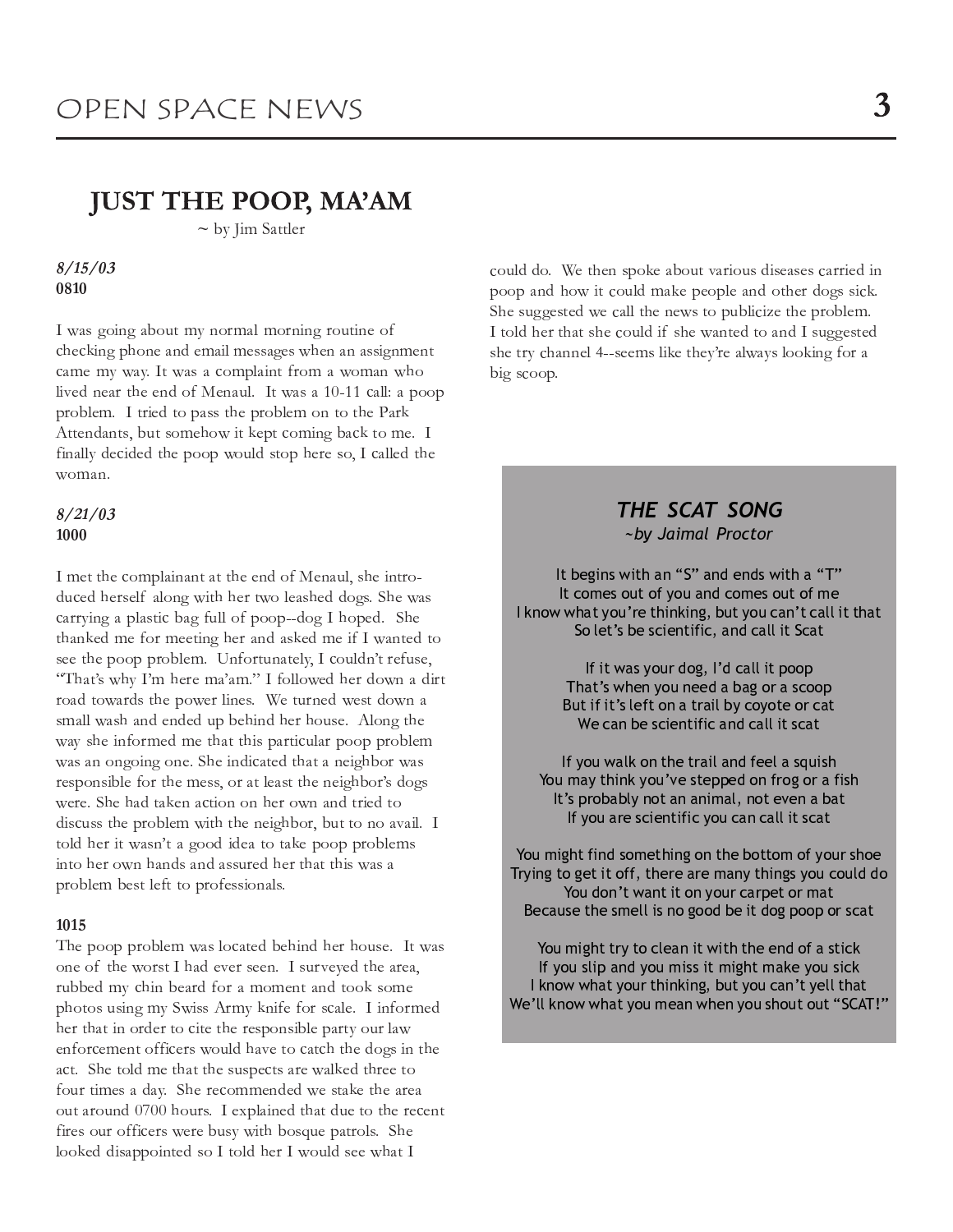# OPEN SPACE NEWS

# Don't Be a Nincompoop **CLEAN UP AFTER YOUR PET**

 - -  - - - -  $\frac{1}{2}$ about it.

 $-$  . A set of the set of the set of the set of the set of the set of the set of the set of the set of the set of the set of the set of the set of the set of the set of the set of the set of the set of the set of the set and seconds - second let object more related to the district on - - - -  $\frac{1}{2}$  four of the disease causing gritters dog peo co esaar inskude feest ookfoarm. Eesti eelmoonelle whin worm hoolworm and roundware

  - - -  $-$  . The set of the set of the set of the set of the set of the set of the set of the set of the set of the set of the set of the set of the set of the set of the set of the set of the set of the set of the set of the se  $\frac{1}{2}$   $\frac{1}{2}$   $\frac{1}{2}$   $\frac{1}{2}$   $\frac{1}{2}$   $\frac{1}{2}$   $\frac{1}{2}$   $\frac{1}{2}$   $\frac{1}{2}$   $\frac{1}{2}$   $\frac{1}{2}$   $\frac{1}{2}$   $\frac{1}{2}$   $\frac{1}{2}$   $\frac{1}{2}$   $\frac{1}{2}$   $\frac{1}{2}$   $\frac{1}{2}$   $\frac{1}{2}$   $\frac{1}{2}$   $\frac{1}{2}$   $\frac{1}{2}$   $\mathbf{a}$  model from our exerce and exects into the river  $-$  . The state of the state of the state of the state of the state of the state of the state of the state of the state of the state of the state of the state of the state of the state of the state of the state of the sta  $\mu$ <sub>r</sub>  $\alpha$   $\mu$ <sub>0</sub>  $\mu$ <sub>1</sub> $\mu$ <sub>1</sub> $\alpha$ <sub>1</sub> $\mu$ <sub>1</sub> $\alpha$ <sub>1</sub> $\alpha$ <sub>1</sub> $\alpha$ <sub>1</sub> $\alpha$ <sub>1</sub> $\alpha$ <sub>1</sub> $\alpha$ <sub>1</sub> $\alpha$ <sub>1</sub> $\alpha$ <sub>1</sub> $\alpha$ <sub>1</sub> $\alpha$ <sub>1</sub> $\alpha$ <sub>1</sub> $\alpha$ <sub>1</sub> $\alpha$ <sub>1</sub> $\alpha$ <sub>1</sub> $\alpha$ <sub>1</sub> $\alpha$ <sub>1</sub> $\alpha$ <sub>1</sub> $\alpha$ <sub>1</sub> $\alpha$ <sub>1</sub> $\alpha$ <sub>1</sub> $\alpha$ <sub>1</sub> $\alpha$ <sub>1</sub> $\alpha$ <sub>1</sub> $\alpha$ <sub>1</sub> $\alpha$ " 

## BE A GOOD NEIGHBOR

 $\overline{\phantom{a}}$  , and the contract of the contract of the contract of the contract of the contract of the contract of the contract of the contract of the contract of the contract of the contract of the contract of the contrac  $\mathcal{A} = \mathcal{A} \mathcal{A}$  , and a set of the set of the set of the set of the set of the set of the set of the set of the set of the set of the set of the set of the set of the set of the set of the set of the set of the set astutis ai etilla distance domn the read as places in th   - " - / <sup>0</sup> - -   $\sim$  . The state of the state of the state of the state of the state of the state of the state of the state of the state of the state of the state of the state of the state of the state of the state of the state of the st - - - - - -  -

 $\Gamma$ ke Onen Suesa Division will sonaiden instelling <sup>2</sup> <sup>2</sup> - -  $\alpha$  dent) it Adentian would include notifine the dinerge with  $M_{11}$  Mitte, amptying the triple and religion the tree  $\alpha$  The City would neavide all the meterials. If you know an anga that would bongfit fuom a doo gloon w etation and vous a no attenue would like to adopt it place call 452-5200.

## **FACTS**

- In 2002, nearly 22% of all fecal coliform bacteria in the Rio Grande was from canines, according to the <sup>V</sup> <sup>K</sup> <sup>R</sup> <sup>R</sup> <sup>E</sup> <sup>B</sup> <sup>P</sup> <sup>K</sup> <sup>H</sup> <sup>Q</sup> <sup>D</sup> <sup>C</sup> <sup>&</sup>gt; <sup>R</sup> <sup>B</sup> <sup>W</sup> <sup>H</sup> <sup>N</sup> <sup>C</sup> <sup>E</sup> <sup>V</sup> <sup>C</sup> <sup>X</sup> <sup>K</sup> <sup>L</sup> <sup>Y</sup> <sup>L</sup> <sup>Z</sup> <sup>C</sup> <sup>K</sup> <sup>E</sup> <sup>F</sup> [ <sup>H</sup> <sup>C</sup> <sup>R</sup>  $\mathcal{L} = \mathcal{L} = \mathcal{L} = \mathcal{L} = \mathcal{L} = \mathcal{L} = \mathcal{L} = \mathcal{L} = \mathcal{L} = \mathcal{L} = \mathcal{L} = \mathcal{L} = \mathcal{L} = \mathcal{L} = \mathcal{L} = \mathcal{L} = \mathcal{L} = \mathcal{L} = \mathcal{L} = \mathcal{L} = \mathcal{L} = \mathcal{L} = \mathcal{L} = \mathcal{L} = \mathcal{L} = \mathcal{L} = \mathcal{L} = \mathcal{L} = \mathcal{L} = \mathcal{L} = \mathcal{L} = \mathcal$
- There are 80,000 registered dogs in Albuquerque that e i go e fi e e NAV
- It is a City ordinance to clean up after your dog, "... waste left by a dog on any property other than the owner's must be cleaned up by the pet owner."

![](_page_3_Picture_12.jpeg)

## DATABASE

Do you have experience with Microsoft Excel and Microsoft Access? Are you looking for an alternative way to volunteer for Open Space? The volunteer coordinator needs assistance maintaining the volunteer databases 4 <sup>ü</sup> <sup>ý</sup> <sup>þ</sup> <sup>ÿ</sup> - <sup>ý</sup> <sup>ü</sup> <sup>ø</sup> <sup>à</sup> <sup>ç</sup> <sup>í</sup> <sup>ê</sup> <sup>Ý</sup> <sup>ß</sup> <sup>ð</sup> <sup>ñ</sup> <sup>ç</sup> <sup>è</sup> <sup>â</sup> <sup>Ý</sup> <sup>ð</sup> <sup>â</sup> <sup>ã</sup> <sup>ñ</sup> <sup>á</sup> <sup>ë</sup> <sup>á</sup> <sup>ã</sup> <sup>è</sup> <sup>ë</sup> <sup>æ</sup> <sup>Þ</sup> <sup>î</sup> <sup>Þ</sup> <sup>Ý</sup> <sup>ß</sup> have extensive experience with Excel and/or Access, the databases are also in desperate need of a new design. They are rather cumbersome in their current state. If you are <sup>ç</sup> <sup>è</sup> <sup>ë</sup> <sup>ã</sup> <sup>æ</sup> <sup>ã</sup> <sup>í</sup> <sup>ë</sup> <sup>ã</sup> <sup>ñ</sup> <sup>å</sup> <sup>ð</sup> <sup>ã</sup> <sup>á</sup> <sup>í</sup> <sup>ã</sup> <sup>é</sup> <sup>Ý</sup> <sup>è</sup> <sup>ë</sup> <sup>á</sup> <sup>é</sup> <sup>ë</sup> <sup>Ý</sup> <sup>ñ</sup> <sup>ç</sup> <sup>ã</sup> <sup>ñ</sup> <sup>ñ</sup> <sup>ã</sup> <sup>æ</sup> <sup>ç</sup> <sup>õ</sup> <sup>á</sup> <sup>ë</sup> 

## OPEN FOOTHILL PARKS AND GREET VISITORS

Are you an early riser? Do you enjoy the morning songbirds and coyote greetings? Help us get the parks open and ready in the morning for visitors. We can also use help during special events at the Elena Gallegos Information Center greeting and providing information to visitors. \$ <sup>ð</sup> <sup>ã</sup> <sup>á</sup> <sup>í</sup> <sup>ã</sup> <sup>é</sup> <sup>Ý</sup> <sup>è</sup> <sup>ë</sup> <sup>á</sup> <sup>é</sup> <sup>ë</sup> <sup>ç</sup> <sup>ù</sup> <sup>ì</sup> <sup>á</sup> <sup>æ</sup> <sup>ù</sup> <sup>Ý</sup> <sup>è</sup> <sup>î</sup> <sup>Ý</sup> <sup>æ</sup> <sup>ù</sup> <sup>Ý</sup> <sup>æ</sup> <sup>ã</sup> <sup>ç</sup> <sup>è</sup> <sup>î</sup> <sup>Ý</sup> <sup>æ</sup> <sup>ù</sup> <sup>á</sup> <sup>ë</sup> <sup>ç</sup> <sup>Ý</sup> <sup>è</sup> <sup>á</sup> <sup>ë</sup> 5209.

# Help support the Read your newsletter on-line!

Consider cancelling your subscription to the Open Space News and view each issue at www.cabq.gov/openspace/news

Cancelling your subscription saves not only trees, but the Open Space Alliance printing and mailing costs -- that much more cash to put toward education and conservation projects in Open Space!

To cancel your subscription, send Jodi <sup>Ò</sup> ¶ <sup>µ</sup> <sup>µ</sup> ¶ · ´ » <sup>¹</sup> <sup>²</sup> ¶ <sup>Ì</sup> <sup>¹</sup> ´ <sup>º</sup> <sup>¹</sup> <sup>À</sup> <sup>Î</sup> <sup>Á</sup> ¶ <sup>µ</sup> <sup>µ</sup> ¶ · ´ » <sup>Ó</sup> ¸ <sup>¹</sup> <sup>¾</sup> <sup>È</sup> <sup>Ç</sup> » <sup>±</sup> <sup>Æ</sup> <sup>¹</sup> <sup>²</sup> <sup>µ</sup> tell her to cancel your subscription to the Open Space newsletter. Thank you for supporting the Open Space Alliance!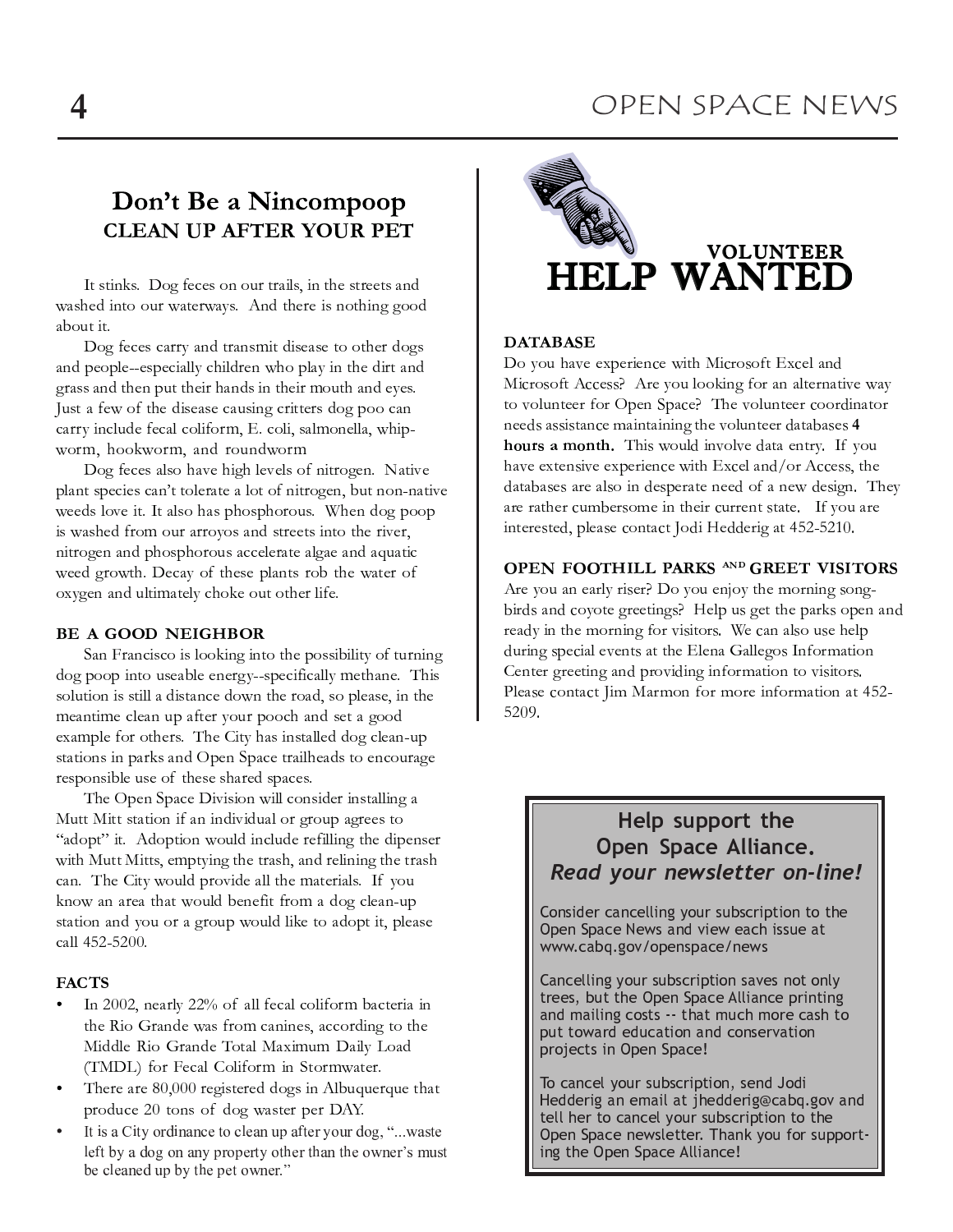# **OPEN SPACE SPRING EVENTS**

Open Space is host to endless opportunities for outdoor enjoyment. Hiking and biking aren't even the half of it! Identifying, photographing and journaling wildlife and plants; exploring historical and ancient ruins; finding a unique view using a map and compass or GPS; and participating in activities that contribute to the preservation of this invaluable and shared resource.

Throughout the Spring months learn about all the unique ways to enjoy Open Space by attending a Summer Series program or help out on a volunteer event.

Summer Series programs include Sunset Series held Saturdays at 7:00pm at the Elena Gallegos Double Shelter. This is a popular event so you may consider bringing your own fold up chair. Please, leave pets at home.

Summer Series also includes Sunday Hikes and start at the Elena Gallegos Pino Trailhead at 9:00am. This is a walking program, so wear appropriate shoes, sun protection and carry water.

The Series runs through August. The programs are free, but there is a \$2.00 parking fee. Call 452-5200 for a complete program.

Volunteer projects also abound and provide a perfect opportunity to show your love for open space. Please bring work gloves, water and sun protection to projects.

**MAY** 

## 19 **NATIONAL RIVER CLEAN-UP** Central and the River, adiacent to the BioPark 9:00 AM - 1:00 PM

It's a sure bet that on any day of the year there's a visitor picking up a piece of trash, but not everyone has gotten the message that trash has its place, and it's not in Open Space! It requires a community effort to preserve the river and bosque for the future and all of us must lend a hand in its restoration and maintenance. Boaters encouraged to participate! Shuttle available for your convenience. All are encouraged to organize a clean up in their favorite area of the bosque during the clean up week. Call 452-5210 for more information.

26 SUNSET SERIES: OUTDOOR PHOTOGRAPHY Elena Gallegos Double Shelter ● 7:00 PM Learn the art of capturing the outdoors on film with professional photographer, Bob Barton. Bring your camera.

### $27$ **SUNDAY HIKE: WILDFLOWER HIKE** Elena Gallegos Pino Trailhead . 9:00 AM Enjoy the wildflower identification expertise of USFS volunteer, Pearl Burns.

# **JUNE**

 $2^{\circ}$ 

# **NATIONAL TRAILS DAY** Elena Gallegos Picnic Area ● 8:00 AM - 2:00 PM

A national day of reverence for the paths that lead us to, into, over, under and through all the wonders of the outdoors. Good trails don't just happen, they must be planned, designed, built and maintained--Open Space achieves this with the help of volunteers. Celebrate outdoor access and conservation with a McCleod. What is a McCleod? Find out at National Trails Day. Registeration starts May 4 at REI. Call 247-1191 to register.

![](_page_4_Picture_16.jpeg)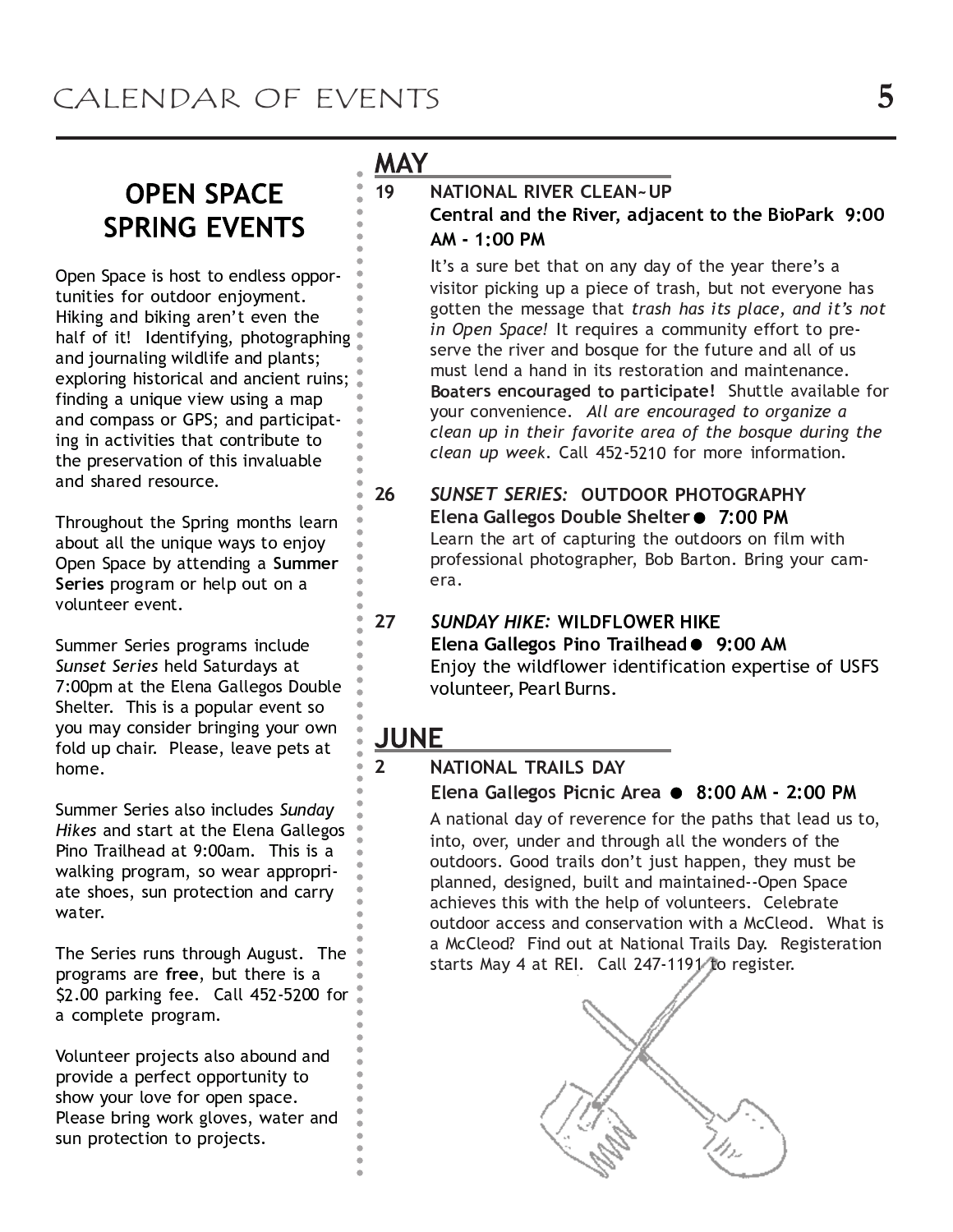# **JUNE**

#### $2<sup>1</sup>$ **SUNSET SERIES: TWO ROSES** Elena Gallegos Double Shelter● 7:00 PM

Enjoy a soothing evening with flute and harp music by Bonnie Schmader and Donese Mayfield.

#### $\overline{3}$ **SUNDAY HIKE: NATURE JOURNALING**

# Elena Gallegos Pino Trailhead ● 9:00 AM

Expand your observation of the environment around you, start a nature journal. Ray Kreise will guide you on the art of recording your experience.

#### 9 SUNSET SERIES: TALKING TALONS Elena Gallegos Double Shelter● 7:00 PM

Learn about local birds of prey and bats and see one up close. Talking Talons is a not-for-profit youth development organization that rehabilitates injured birds of prey. Youth learn about these animals and then teach others about the animal's story and science. Visit www.talkingtalons.com for more information.

#### $10<sup>°</sup>$ SUNDAY HIKE: INTRODUCTION TO GEOGRAPHICAL POSITIONING SYSTEM (GPS) Elena Gallegos Pino Trailhead . 9:00 AM

Open Space's very own GPS/GIS guy, Erik Zsemlye, will teach you how to find your unique place in the world using a device that communicates with satellites. Please bring your own GPS unit if you have one. A limited number of GPS units will be available for the training.

#### $16<sub>1</sub>$ SUNSET SERIES: WILDLIFE WEST NATURE PARK Elena Gallegos Double Shelter● 7:00 PM

Wildlife West Nature Park is a wildlife preserve and "enhanced zoo" located in Edgewood, NM. Learn about local wildlife and ecosystems. Visit their website at www.wildlifewest.org for more information.

### $17<sup>2</sup>$ **SUNDAY HIKE: BIKE MAINTENANCE 101** Elena Gallegos Pino Trailhead · 9:00 AM Biking is exhilerating and freeing, but it isn't any fun if you have to wait for it to be repaired by the bike shop. Learn how to maintain your bi-wheel vehicle yourself and be back on the trail in no time!

#### 23 SUNSET SERIES: FLINTKNAPPING Elena Gallegos Double Shelter● 7:00 PM Master flintknapper, Luther Rivera, demonstrates the ancient art of turning stone into tool.

## SUNDAY HIKE: ORIENTEERING WITH MAP & COMPASS  $24$ Elena Gallegos Pino Trailhead · 9:00 AM Okay, so you know how to use a GPS unit. What if the batteries go dead? Paul Daily will teach you how to orienteer with the no-fail map & compass.

30 **SUNSET SERIES: GHOST HUNTING 101** Elena Gallegos Double Shelter ● 7:00 PM New Mexico has a rich history and many ghosts. Learn how to find them from the professionals of Southwest Ghost Hunters Association.

6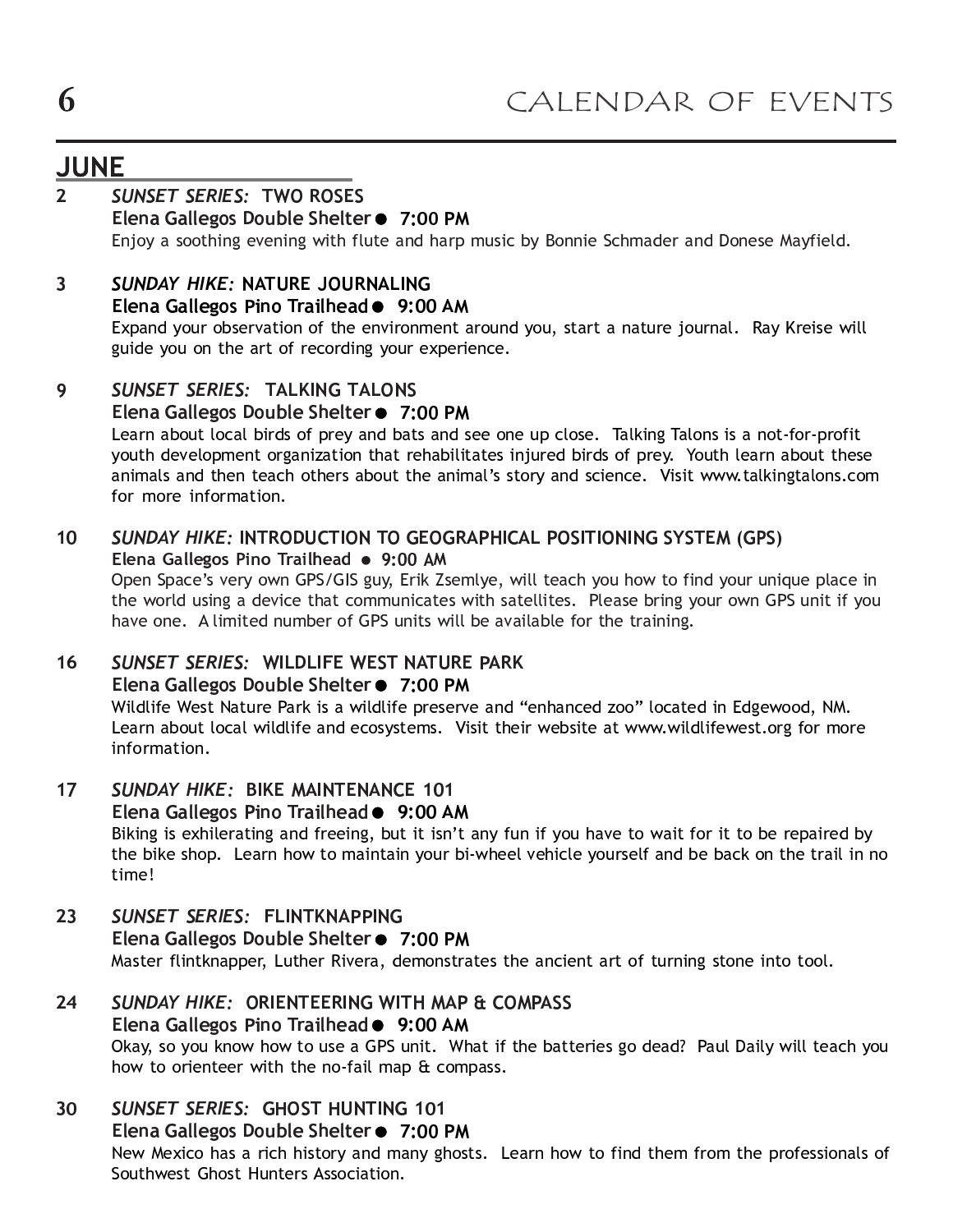# **OPEN SPACE ALLIANCE ANNUAL MEETING**

This year's Open Space Alliance (OSA) Annual Meeting will be held on Saturday, May 19th from 4:00pm - 5:30 pm at the Open Space Visitors Center.

The annual meeting will highlight the West Mesa Open Space areas. Re-discover the diversity of Open Space areas on the west side of Albuquerque, including the volcanoes. OSA has arranged for a special guest speaker, Larry Crumpler from the New Mexico Museum of Natural History and Science, to give a talk about the volcanoes. Mr. Crumpler is a well-known volcanologist with extensive experience of volcanic fields in New Mexico.

The annual meeting will also include a brief highlight of OSA activities this past year and election of a new Board of Directors.

Drinks and light snacks will be provided. Following the meeting, you are invited to stay and see the Visitor Center. Bring a picnic dinner and enjoy the spectacular setting the Center offers.

Alliance members, guests, and Open Space volunteers are welcome.

Join us at the Open Space Visitor Center and see this remarkable new facility and learn more about the Open Space on the West Mesa!

For more information on the Annual Meeting, or on how to get involved in OSA's activities, please contact Board President Steven Hamp at president@openspacealliance.org

# Get involved in the Open Space Alliance today and contribute to the future of YOUR Open Space!

Your generous contribution to the Open Space Alliance supports OSA's mission of enhancing our quality of life through: heightening public awareness of Open Space lands; building and strengthening partnerships with groups who share Open Space values; promoting conservation, acquisition, and stewardship of Open Space lands; strengthening volunteerism and community outreach programs, and providing financial support.

For information about our current activities, contact Steve Hamp, OSA Board President, at shamp7@comcast.net, or 247-2523.

To join, please fill out the information and return the form with your check or money order.

|                             |                                                                                    | $\mathsf{DATE:}\qquad \qquad \qquad \qquad$               |
|-----------------------------|------------------------------------------------------------------------------------|-----------------------------------------------------------|
| ADDRESS:                    |                                                                                    |                                                           |
|                             | State: ______________________________                                              | $ZIP$ $C$ $ODE$ :                                         |
|                             | E-MAIL:                                                                            |                                                           |
| () NEW MEMBER<br>() RENEWAL | () $$10$ Student (18 & under) / Senior<br>\$20 INDIVIDUAL<br>\$30 FAMILY           | \$250 SUSTAINING<br>\$500 CORPORATE<br>\$1000 LIFE MEMBER |
|                             | MAKE CHECKS PAYABLE TO: Open Space Alliance, P.O. Box 91265, Albuquerque, NM 87199 |                                                           |